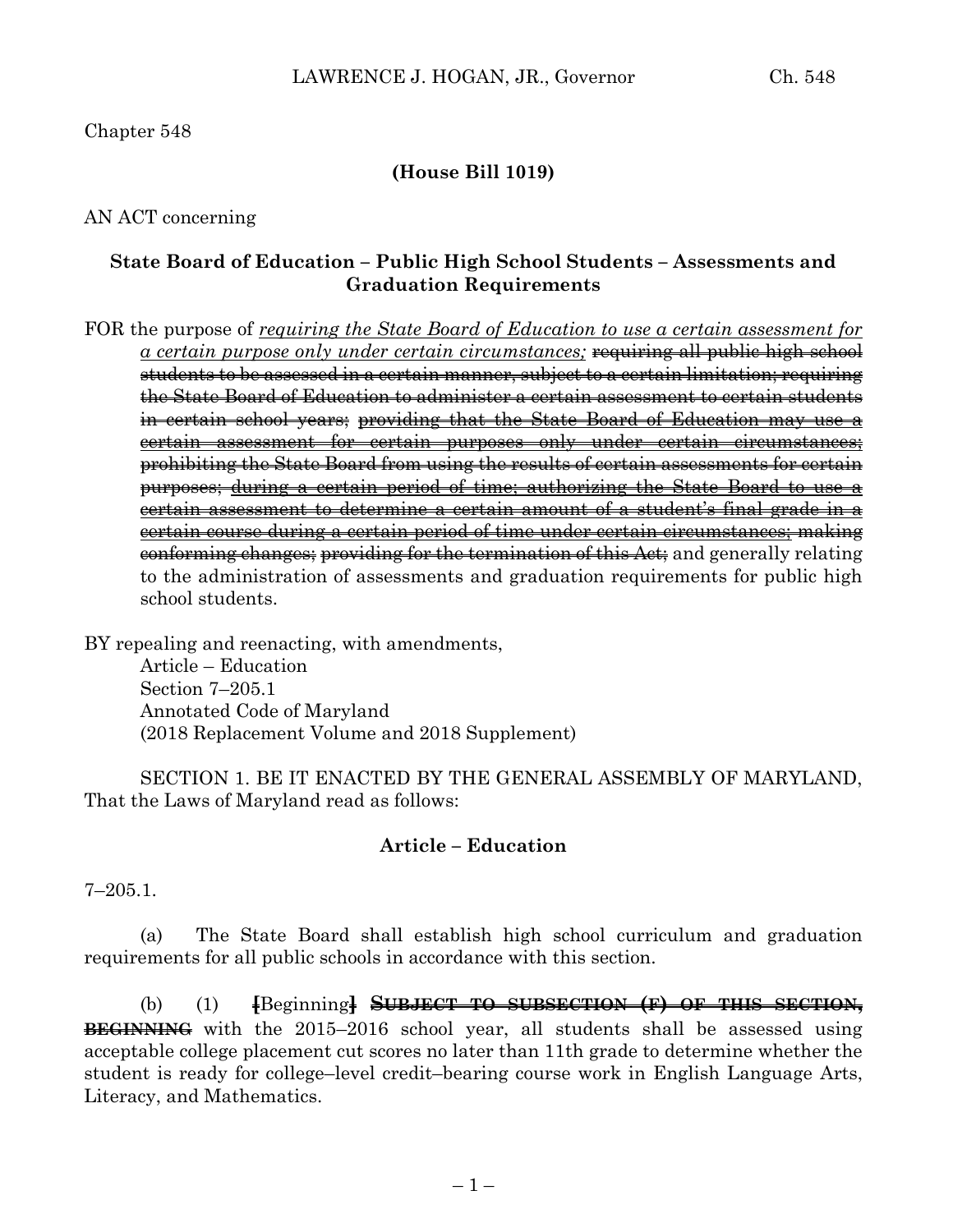(2) (i) Subject to subparagraph (ii) of this paragraph, the Department, in collaboration with local school systems and public community colleges, shall develop and implement, by the 2016–2017 school year, transition courses or other instructional opportunities to be delivered in the 12th grade to students who have not achieved college and career readiness by the end of the 11th grade.

(ii) The implementation of transition courses or other instructional opportunities required under subparagraph (i) of this paragraph:

1. Shall include an assessment or reassessment of the student after completion of the course; and

2. May not preclude or replace enrollment in a course otherwise required for graduation from high school.

(c) (1) Beginning with the 9th grade class of 2014, and subject to paragraph (2) of this subsection and subsection (e) of this section, each student shall enroll in a mathematics course in each year of high school that the student attends high school.

(2) The Department shall adopt regulations that establish the mathematics and math–related courses that fulfill the requirements of this subsection, which may include math–related career and technology program courses.

(d) It is the goal of the State that all students achieve mathematics competency in Algebra II.

(e) A student who is enrolled in a credit–bearing mathematics transition course under subsection (b)(2) of this section:

(1) Subject to item (2) of this subsection, shall be considered to meet the requirements of subsection (c) of this section; and

(2) May not be considered to meet the requirements of subsection (c) of this section if other credit–bearing courses required for graduation have not been met.

**(F)** *THE STATE BOARD MAY ONLY REQUIRE A PASSING SCORE ON A STANDARDIZED ASSESSMENT TO EVALUATE A STUDENT FOR GRADUATION FROM HIGH SCHOOL AFTER THE ASSESSMENT HAS BEEN FIELD–TESTED AND PILOTED FOR AT LEAST 1 YEAR.*

**(1) IN THE 2019–2020 SCHOOL YEAR, THE STATE BOARD:**

**(I) SHALL ADMINISTER AN ASSESSMENT INTENDED TO MEET THE REQUIREMENTS OF SUBSECTION (B) OF THIS SECTION ONLY TO A REPRESENTATIVE SAMPLE OF PUBLIC HIGH SCHOOL STUDENTS IN THE STATE; AND**